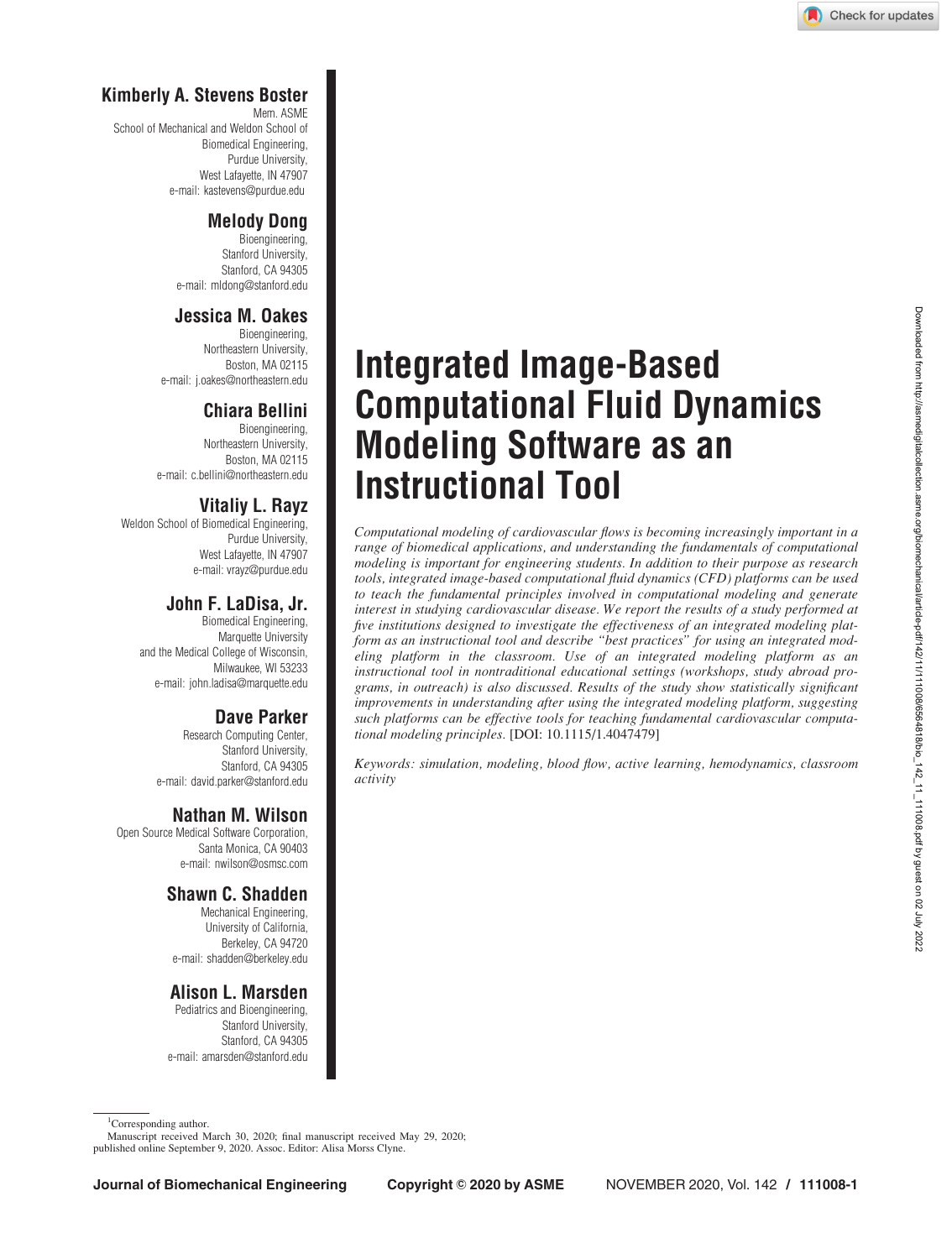### Craig J. Goergen<sup>1</sup> Mem. ASME Weldon School of Biomedical Engineering,

Purdue University, West Lafayette, IN 47907 e-mail: cgoergen@purdue.edu

### Introduction

Computational modeling of arterial blood flow has become a common approach to quantify cardiovascular hemodynamics over the past several decades [[1](#page-5-0)]. For example, cardiovascular computational fluid dynamics (CFD) has application in medical device design, nonsurgical procedure planning, and tissue engineering. CFD is becoming increasingly valuable for vascular surgical planning, where changes in flow alter hemodynamic metrics that are linked to vascular wall remodeling. Surgeons currently rely on images showing vascular anatomy to make decisions when evaluating treatment options. A need exists for simulation-based medical planning tools that use computational methods to help clinicians and engineers alike better understand current hemodynamic state and predict the potential impact of various treatment options on vessel wall remodeling. Ideally, image-based modeling involves using patient-specific image data (e.g., CT, MRI, ultrasound) to create computational models simulating cardiovascular flows, which can then be used to evaluate alternative treatment options a priori or provide functional hemodynamic information not available through medical imaging alone. Therefore, several commercial and open-source image segmentation packages (e.g., MIMICS (Materialize), VMTK, ITK-SNAP) and CFD solvers (e.g., ANSYS FLUENT, ANSYS CFX, SIEMENS PLM STAR CCM<sup>+</sup>, OPENFOAM, OASIS, FEBIO) have been used to perform cardiovascular simulations [\[2–4\]](#page-6-0). Several aspects of image-based CFD for modeling biological flows are either not provided in traditional CFD packages or specialized particularly for image-based CFD, including image-segmentation, image-based model creation, patient-specific boundary condition specification, and unstructured meshing. Accordingly, integrated software packages, which include the entire cardiovascular modeling pipeline in a single software package, have been developed specifically for cardiovascular modeling, including SIMVASCULAR  $\left[5\right]$  and CRIMSON.<sup>2</sup>

As image-based CFD modeling has grown in popularity, it has become an increasingly important tool for biomedical engineer trainees to master. Furthermore, general numerical modeling encompasses fundamental principles important for engineering students to master, such as numerical solution of ordinary and partial differential equations, domain discretization, validation, verification, uncertainty quantification, and impact of boundary conditions. While these integrated CFD software packages are primarily designed for and discussed in the context of research, they can also be used as an innovative educational tool to help teach fundamental biomechanical and physiological principles as students perform CFD simulations. Furthermore, the idea of augmenting traditional pedagogical practices with computational simulations suggests an opportunity to reevaluate traditional engineering education models [[6](#page-6-0)]. Our initial report demonstrated the potential of this technology as an instructional tool [\[7\]](#page-6-0), and the present work builds upon that work to quantify gains in conceptual understanding via a student learning assessment.

The present study assesses the learning outcomes of students enrolled in upper-level undergraduate and graduate engineering courses at five institutions. Each institution used an integrated open-source image-based CFD package (SIMVASCULAR [[5](#page-6-0)]) to

perform image-based blood flow modeling projects as part of the course. This study extends previously published work [\[7\]](#page-6-0) by including more institutions and participants and discusses our collective experience using the integrated image-based modeling software as an instruction tool outside of a traditional classroom (e.g., workshops, study abroad programs, etc.). The twofold purpose of this work is to demonstrate that an image-based CFD platform can be used as an effective instructional tool to teach students the basic steps and principles involved in image-based CFD modeling and share "best practices" for teaching imagebased modeling based on survey results and author experience.

### Methods

Student Participants. Pre- and postassessments were administered to 29 students (14 BS, 22 MS, 38 Ph.D., 1 MD, 4 MD/Ph.D.) in biomedical engineering, mechanical engineering, or computational mathematics programs to quantify (1) their initial familiarity and (2) improvement in understanding of computational techniques for biomedical blood flow simulations. Students were from Purdue University ( $N = 28$ ), Stanford University ( $N = 18$ ), University of California, Berkeley ( $N = 15$ ), Northeastern University ( $N = 11$ ), and Marquette University ( $N = 7$ ). The focus of the courses included in the study varied widely, ranging from biofluid mechanics to cardiovascular imaging. The course structure and learning objectives also varied, but each included a focus on image-based CFD. The students in these courses came from a range of demographics (40 male, 39 female). Seven students whose pre- and postassessments could not be paired were excluded from the study. The study procedures, including informed consent forms for participants, were approved by Institutional Review Boards from each of the participating schools.

Image-Based Computational Fluid Dynamics Platforms. Generally, the steps for image-based computational fluid dynamics modeling include creating a three-dimensional (3D) solid model of the vessel lumen from medical imaging data, generating a mesh of the computational domain, assigning physiological boundary conditions, solving the 3D Navier–Stokes equations, and postprocessing results to obtain clinically relevant quantities of interest. One approach to that process is encapsulated in the SIM-VASCULAR package, providing a complete pipeline from medical image data segmentation to patient-specific blood flow simulation and analysis (Fig. [1\)](#page-2-0).

Instructional Efforts. Upper-level undergraduate and graduate-level engineering courses in which student participants were enrolled included online and in-class tutorials, didactic lecture, case study examples, and ultimately, a final project. The initial case study consisted of an online guide to perform a simulation of flow in the aorta and iliac arteries, starting from a magnetic resonance angiography scan of a healthy volunteer. The guide walks the students through multiple steps including general imaging, path planning, vessel segmentation, lofting, meshing, setting boundary conditions, and setting up and running the simulation in the open-source integrated CFD modeling software  $SMVASCULAR [5]$  $SMVASCULAR [5]$ . Following the simple case study, culminating

 $2$ <www.crimson.software>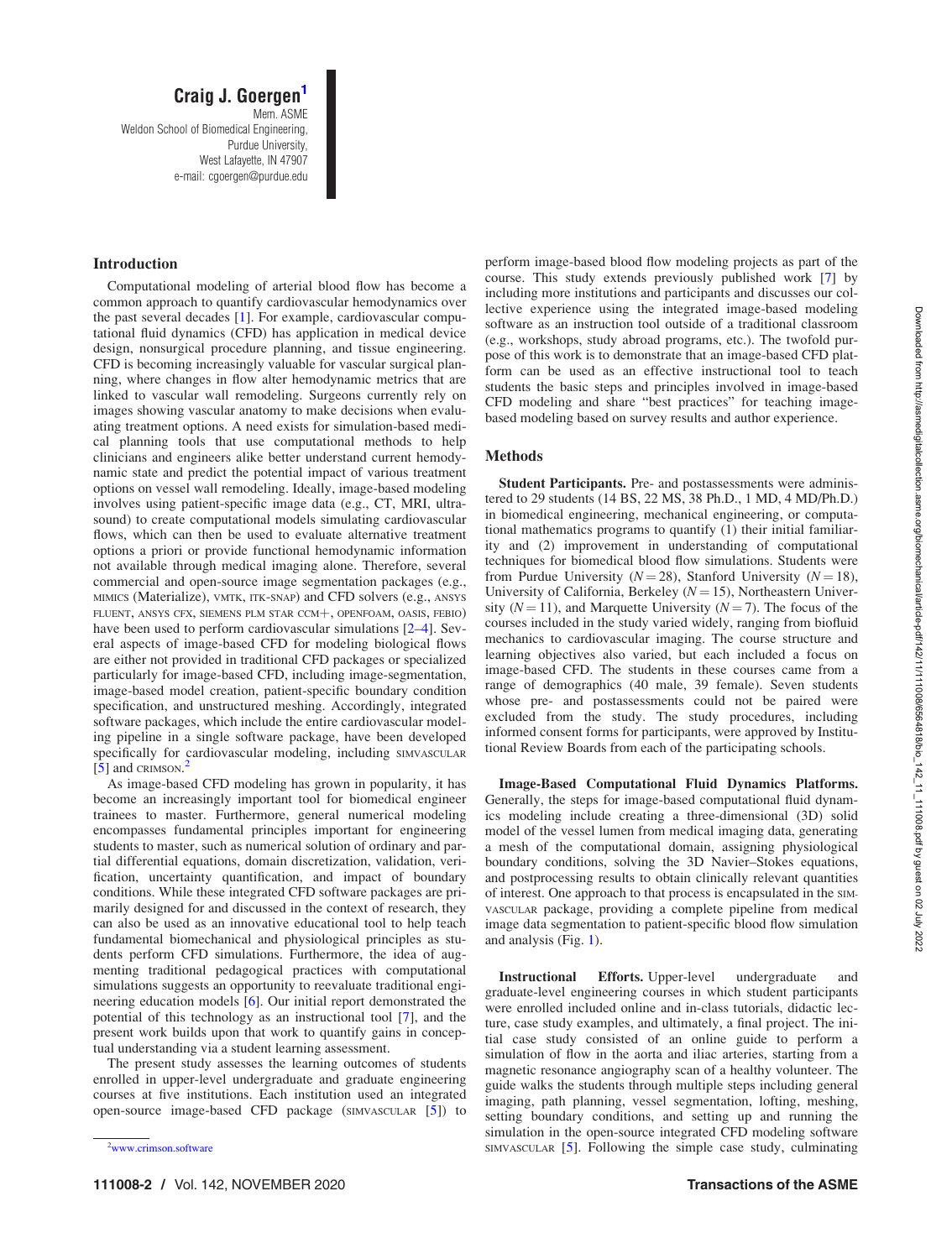<span id="page-2-0"></span>



Fig. 1 The workflow for image-based anatomic model construction and blood flow simulation in SIMVASCULAR. Users build models from MRI data (1) by generating pathlines (2), segmenting along the pathlines (3), and then lofting and unioning the segmentations to create a single, solid model representing the flow domain (4). The model is then discretizing into a finite element mesh (5), and assigned physiologic boundary conditions (6) in order to run a simulation (7).

projects allowed the students to select medical imaging data from anonymized patient data sets, then build models, and perform cardiovascular simulations. The students chose a dataset according to their own interests. While some students obtained already segmented models from the Vascular Modeling Repository [[8\]](#page-6-0), most students used medical imaging data obtained from external sources (e.g., from their own research or research groups) and created models based on segmentation of the medical images. These datasets include patients with healthy coronary and pulmonary arteries and those with frequently observed vascular diseases including thoracic aortic coarctation, abdominal aortic aneurysms, cerebral aneurysms (Fig. [2\)](#page-3-0), peripheral artery disease, pulmonary hypertension, Kawasaki disease, Marfan syndrome, and Tetralogy of Fallot, among others. Other image datasets selected by the students were from patients undergoing coronary artery bypass graft surgery, the Fontan procedure, or the Glenn procedure. Instruction on using the integrated CFD solver was covered over a period of 3–8 weeks, depending on the institution, with several in-class discussions, interactive tutorials, working sessions, journal clubs, and office hours after class for questions. While many students created simple models with one inlet and one outlet as shown in Fig. [2,](#page-3-0) the integrated CFD software was also used by more advanced students to create complex models with multiple outlets and a variety of lumped parameter boundary conditions [[5](#page-6-0)].

Assessment Statements. The students rated their agreement with 11 different statements on a scale of 1–10, with a response of 1 indicating that they strongly disagreed and a response of ten indicating that they strongly agreed. These assessment statements were:

- (1) I am familiar with the role of hemodynamics in cardiovascular disease initiation or progression.
- (2) I am familiar with different volumetric biomedical imaging techniques.
- (3) I am familiar with the concept of volume rendering.
- (4) I am familiar with different image segmentation techniques.
- (5) I am familiar with the difference between a discrete and analytic solid models.
- (6) I am familiar with the concept of a boundary representation.
- (7) I am familiar with different computational meshing techniques.
- (8) I am familiar with a variety of boundary conditions and their effects.
- (9) I am familiar with the process of running a computational fluid dynamic simulation.
- (10) I am familiar with a variety of different applications of patient-specific cardiovascular simulations.
- (11) I am familiar with how cardiovascular simulations results can be quantified.

The student responses were anonymized. When a student responded with ten on the pre-assessment (corresponding to the highest level), these data and the subsequent postassessment responses were excluded from the analysis since our objective was to assess the efficacy of the tool to instruct those who were not already experts in image-based modeling techniques. Overall, fewer than half (35%) of students responded with an answer larger than 5 to Question 9, suggesting that most of the students involved in the study did not have prior noteworthy experience with CFD.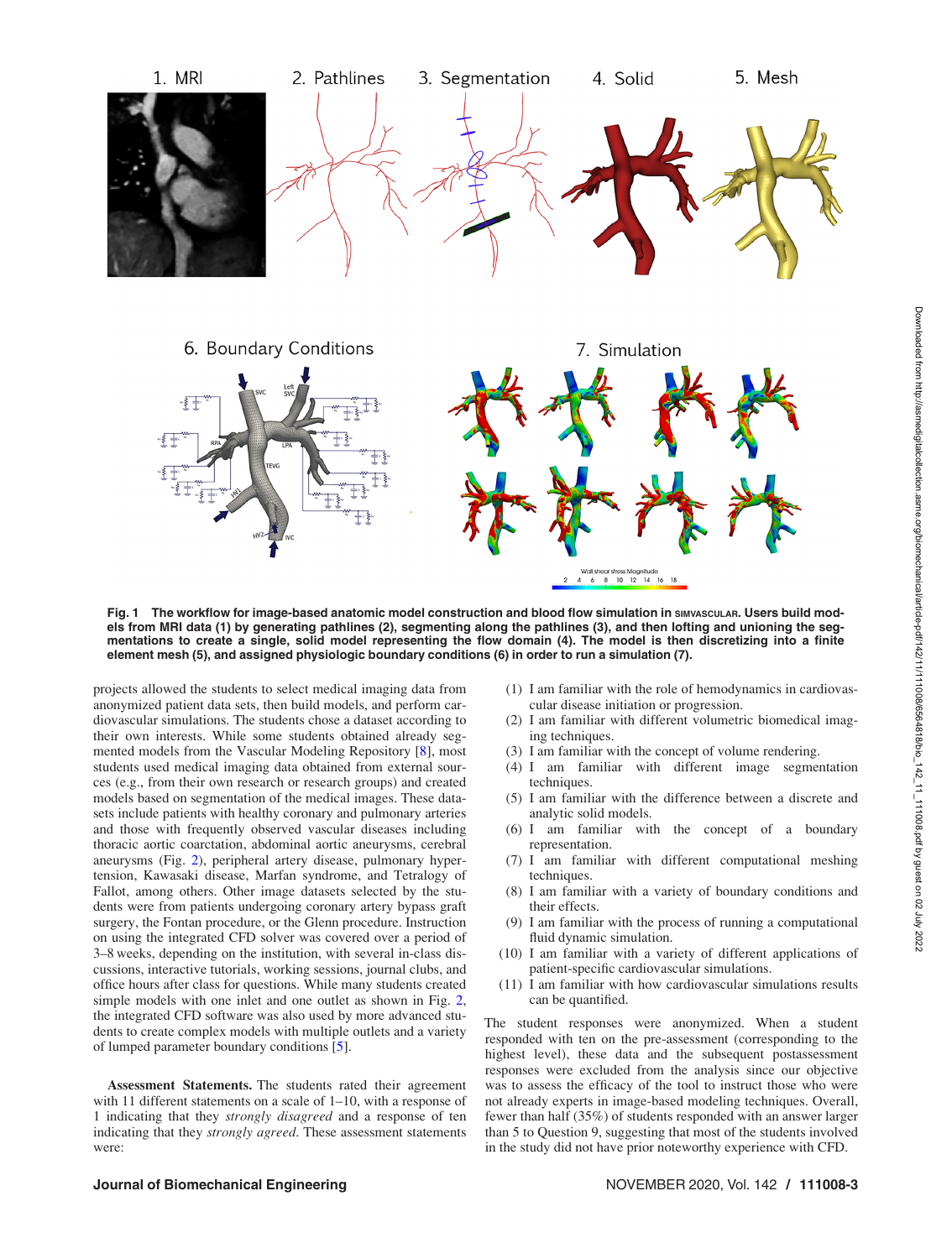<span id="page-3-0"></span>

Fig. 2 Example results of a simulation from a student project highlighting simulation geometry (a) and mesh (b) from a human cerebral aneurysm. Three different CFD simulations are shown with varying inlet boundary condition flow rates corresponding to average flow (left column), high flow (middle column), and low flow (right column). Results are highlighted for velocity magnitude in mm/s (c), pressure in Pa (d), and vascular wall shear stress magnitude in Pa (e).

**Statistics.** All data are shown as mean  $\pm$  standard error (SE). A Shapiro–Wilk test was used to determine if the data were normally distributed. A paired Student's t-test was used to compare between pre- and postassessments with a Bonferroni–Holm correction for multiple comparisons. To compare between institutions, a Kruskal–Wallis test was used. Internal consistency was determined using Cronbach's alpha, and the difference in pre-and postassessments was determined using a Wilcoxon Signed Rank. Cohen's d was calculated to indicate the effect size. A  $p < 0.01$ was considered significant.

### Results

No Difference Between Institutions. No statistically significant difference was observed when comparing the assessment responses of either the pre- or postassessments between institutions using the Kruskal–Wallis test  $(p > 0.01)$ , suggesting student populations with similar prior CFD experience at all five



Fig. 3 Student responses indicating degree of agreement with assessment statements assessing their understanding of image-based blood flow modeling principles (mean  $\pm$  SE). The increase between pre- and postassessment responses was significant ( $p < 0.001$ ), suggesting improved understanding.

institutions. The combined response data had a Cronbach's alpha of 0.96, indicating internal consistency between the pre- and postsurveys.

Assessment Response. The mean and standard error of the preand postassessment results from all respondents are shown in Fig. 3. The mean response to all of the assessment statements increased, encompassing a range of percent increase from 52% (statement one) to 112% (statement ten), as shown in Table 1. The data were non-normally distributed, as determined by the Shapiro–Wilk test (pre  $W = 0.92$ ; post  $W = 0.88$ ;  $p < 0.001$  for both). However, the paired  $t$ -test was considered to be robust to non-normality due to the central limit theorem given the large sample size. The paired *t*-test indicated a difference between preand postassessments for each question  $(p < 0.001)$ , and postassessment survey responses were also shown to be significantly larger than pre-assessment responses by a Wilcox Signed Rank test ( $p < 0.001$ ). The large Cohen's d values suggest a large effect size for each of the eleven statements.

Student Feedback. Once the final project was completed, we asked students for their feedback to understand student reception of the software and teaching methods. Though qualitative, student feedback helped us understand which aspects of the instructional efforts were most helpful and which could be improved. Each

Table 1 The difference between post- and pre-assessments and percent increase in mean student responses for each assessment statement. Effect size was determined using Cohen's d.

|                |     | Statement number Post-pre-difference Percent increase (%) Effect size |     |
|----------------|-----|-----------------------------------------------------------------------|-----|
|                | 2.8 | 52.2                                                                  | 1.3 |
| $\overline{c}$ | 3.3 | 69.9                                                                  | 1.6 |
| 3              | 4.1 | 103.1                                                                 | 1.9 |
|                | 3.6 | 79.1                                                                  | 1.6 |
| 5              | 3.2 | 88.7                                                                  | 1.3 |
| 6              | 3.7 | 81.2                                                                  | 1.7 |
|                | 3.8 | 93.2                                                                  | 1.8 |
| 8              | 3.3 | 66.2                                                                  | 1.6 |
| 9              | 4.4 | 110.4                                                                 | 2.2 |
| 10             | 4.4 | 112.0                                                                 | 2.0 |
| 11             | 4.1 | 108.4                                                                 | 1.9 |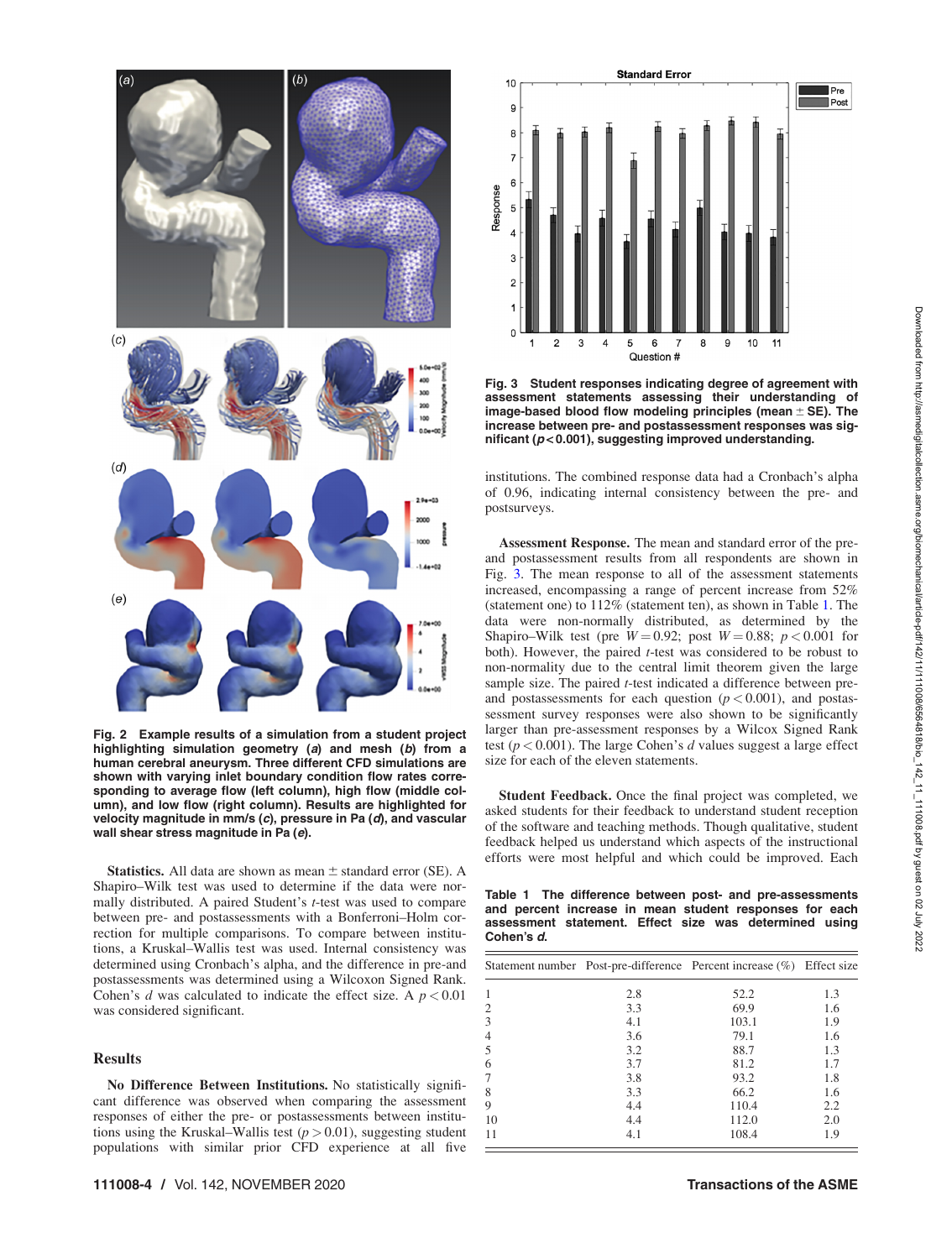question and representative student responses are described below.

Q: What did you learn about the steps involved in performing a computational fluid dynamics simulation?

Responses to this question generally included listing steps involved in image-based computational fluid dynamics, e.g., some variation of image acquisition, creating pathlines, segmentation, creating a model, meshing, creating boundary conditions, running the simulation, and analyzing results. Other themes were the importance of mesh size, time step, number of cardiac cycles, and boundary condition selection. One student's succinct response captures a general sentiment expressed in several responses: "I learned that details are important and no model is perfect." Additional representative responses are included below:

A: The first step is to determine what question you are trying to answer or the purpose of the simulation. Then you can use imaging data to create a model of the patient's geometry. In SimVascular you would draw a path, perform segmentation and generate your model. Next, a mesh is created. Things like blood viscosity, blood density, initial pressure/velocity, distal pressures/velocities, resistance, and rigid/deformable wall are important for the actual simulation. The time step, number of cardiac cycles, etc., are all critical for simulation convergence.

A: I was able to gain hands on experience understanding the segmentation, meshing, model smoothing, and implementation of boundary conditions in creating the simulation. In particular, I realize the sensitivity of the solution to the implementation of different boundary conditions.

Q: What biomedical applications or diseases did you find most interesting?

Nearly, 30% of respondents indicated interest in aneurysms from various cardiovascular territories. Other popular responses included coronary artery disease (8%), atherosclerosis (6%), virtual surgeries (6%), and stenoses (6%). Other responses included aging, aortic coarctation, aortic dissections, congenital and pediatric heart defects, the influence of exercise, Glenn surgery, hypertension, Kawasaki disease, Marfan syndrome, pulmonary artery disease, renal artery disease, single ventricle disease, valve related issues, stent placement, Tetralogy of Fallot, tissue engineering, and vasculitis.

Q: What helped you learn the most efficiently when trying to understand this technical process?

Over 40% of respondents indicated that hands-on practice and trial and error was the most helpful. Twenty percent indicated that online documentation provided with the software was helpful, and fifteen percent indicated that receiving help from the teaching team (instructors and teaching assistants) was most helpful. Some classes used video demonstrations of various steps, and students in those classes responded very positively regarding its utility. Several students from classes that did not utilize video even suggested that videos would be helpful tool when demonstrating how to use the software, since they could watch them at their own pace, while using the software, and refer to them outside of class. Other popular responses included working with others and in-class tutorials and exercises. A few students expressed that they would have liked time to practice the steps prior to beginning their projects, and one requested more clear documentation, though generally feedback regarding the documentation was positive.

Q: For what reasons (if any) will you use this open-source software package in the future?

Twenty-five percent of respondents mentioned plans to use the package in research while 17% described plans to use the software to gain insight into specific diseases. Other common responses included device design (13%) and for projects of personal interest (6%). One notable theme in the responses to this and other questions was recognition that the specific software package taught in the class, SIMVAS-CULAR, while a stand-alone package convenient for teaching, was not the only software package that may be useful in cardiovascular modeling. One student stated, "I may use SimVascular to continue simulating the carotid artery but may explore other software packages for

modeling." Other students mentioned using other software packages for parts of the image-based modeling process. Another interesting sentiment repeated by a few students was an interest in using the software for nonbiomedical flow modeling applications.

Q: What did you most get out of this project?

Responses to this question were varied. Oft-repeated themes included the sensitivity of the results to decisions regarding segmentation and boundary conditions. Additional representative answers are included below.

A: The importance of explaining and justifying your boundary conditions based on what you are trying to accomplish with your simulation.

A: Learning about the boundary conditions and verification versus validation were most useful.

A: I gained an understanding of the utility of CFDs as well as the amount of info needed to run a physiologically relevant simulation.

A: From this project, I gained an understanding of modeling and how it can help further understand and analyze various diseases.

A: A basic understanding of how hemodynamics can have a significant impact in understanding disease progression.

A: Understanding the sensitivity of the results to boundary condition implementation and differences from slight geometry modification.

A: A better understanding of the tradeoffs between 1D and 3D simulations as well as differences in their solutions.

A: Obtained a great general introduction to computational and mathematical modeling and simulation of the cardiovascular system for the purposes of understanding how mechanical cues might influence or cause disease; got good practice with running cardiovascular simulations and learning how to use SIMVASCULAR.

### **Discussion**

The results of this study suggest that integrated CFD software can be a helpful tool to teach hemodynamic and patient-specific modeling principles. Even though previous reports have described interactive educational resources for simulation-based teaching and learning [\[9–11](#page-6-0)], integrated CFD software provides a single resource for medical image data segmentation to patient-specific blood flow simulation and analysis.

The student feedback following the project highlights several important points. First, students using the software learned the sensitivity of the solutions to the inputs, particularly boundary condition selection. This fundamental engineering concept is essential for users of image-based CFD to understand, and also increases general understanding of cardiovascular physiology. Second, interest in cardiovascular modeling can be fostered by letting students apply the steps to problems in which they are personally interested. The specificity and breadth of topics in which students expressed interest supports this idea. Allowing students flexibility in choice of disease and project topics enabled us to tailor the difficulty level to individual students' experience and also facilitated students learning from each other during final presentations. Third, considering that 40% of students mentioned the importance of hands-on practice in understanding the steps involved in image-based modeling, it is clear that hands-on learning is an important part of learning image-based CFD. Step-bystep video tutorials are also useful since they allow students to watch the steps at their own pace. The ability of students to learn the importance of input conditions while using an integrated CFD solver, importance of video and hands-on practice in learning, and interest generated by allowing students to select projects of personal relevance should be considered by educators teaching topics related to image-based CFD.

Image-based CFD modeling requires a solid understanding of concepts from several disciplines, including cardiovascular physiology, medical image processing, 3D computer-aided modeling,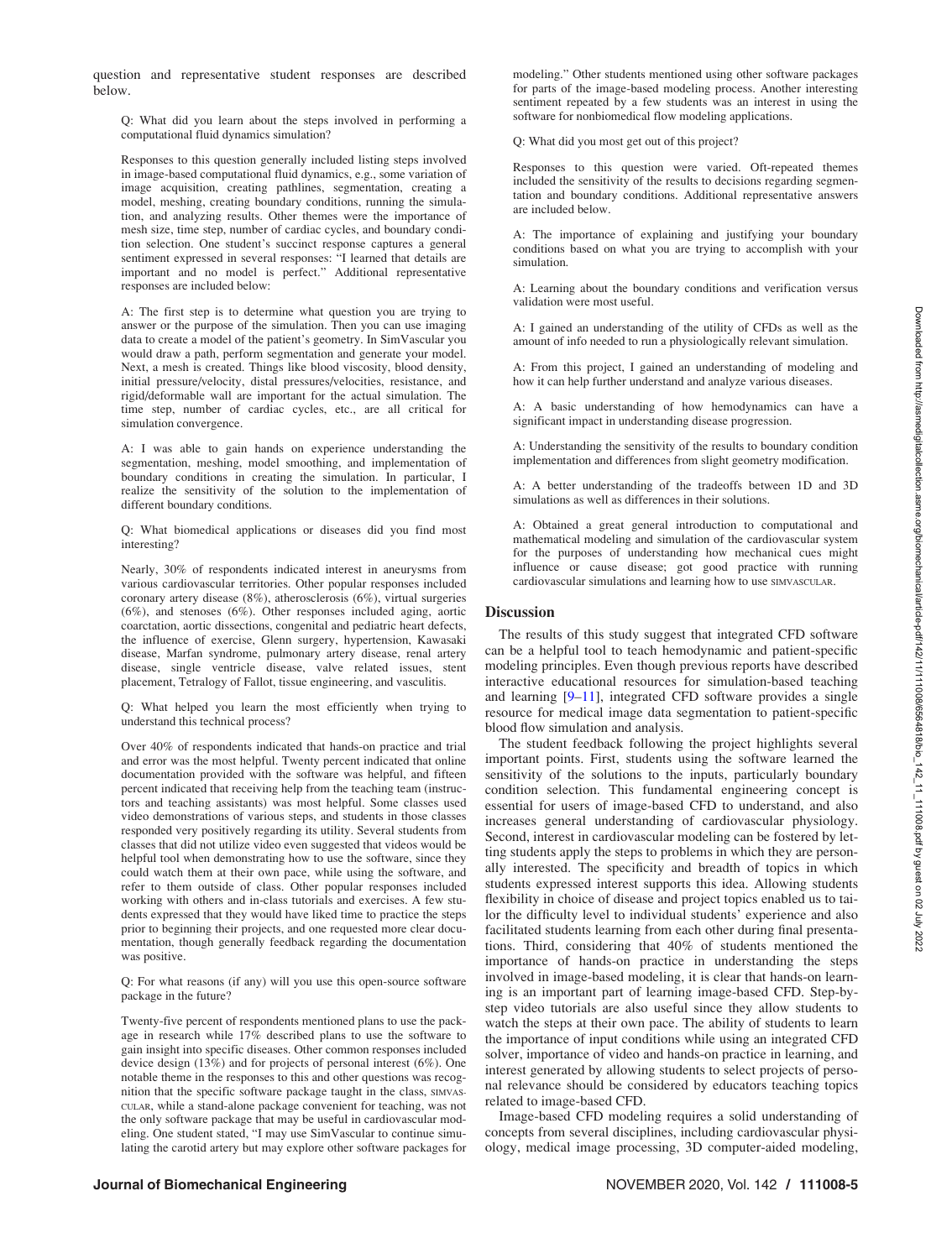<span id="page-5-0"></span>flow and transport physics, numerical methods, high-performance computing (HPC), data visualization, and statistics. As each of these concepts and topics is covered in a course aiming to introduce patient-specific flow modeling, the students benefit from hands on experience provided by an integrated CFD modeling platform. This approach provides a step-by-step introduction to the image-based modeling pipeline, thus illustrating the material covered in lectures as well as training students in practical aspects of modeling that requires hands on experience.

While modeling principles can be demonstrated by using a combination of commercial and/or in-house software tools, an integrated, open-source platform is likely better suited for educational purposes. Using an open-source software allows the instructor and students to avoid dealing with licensing installation and cost, as well as the data formatting and transport issues typically requiring dedicated scripts and patches. In addition, the access to the online forums provides additional help on top of the lectures and tutorials.

We have identified several best practices and common pitfalls when using an integrated CFD solver for project-based learning in the classroom. These include the following points.

- The project helped the medical students understand the flow physics and engineering aspects of the tool, and it helped the engineering students understand more of the anatomy and cardiovascular physiology in classes with students from a mix of engineering and medical backgrounds.
- For engineering students without experience viewing medical images, detailed explanations of the anatomy or example models are helpful.
- In situations where instruction time is limited (e.g., shorter classes, workshops, outreach activities), providing students with 3D geometries and/or partially completed models at various steps along the image-based CFD pipeline can be beneficial. This way students can focus on the principles involved rather than spending substantial time troubleshooting. Completed 3D models can be obtained, for example, from the Vascular Model Repository [\[8\]](#page-6-0). We found that the students can efficiently learn how to create the 3D models with online tutorials.
- It is helpful to have teaching assistant support when using an integrated modeling platform in the classroom to help the students debug and run their simulations. If available, teaching assistants can become familiar with the details of integrated modeling platforms by attending workshops prior to the class. One strategy that could reduce the need for instructor/teaching assistant-led troubleshooting is utilizing peer-to-peer and think-pair-share strategies, which have been shown to be an effective model for teaching [\[12,13](#page-6-0)].
- In addition to learning how to perform image-based CFD, knowing how to postprocess, visualize, and interpret simulation results is also important. In these courses and workshops, students used Paraview [\[14\]](#page-6-0), an open-source data analysis and visualization application, to postprocess and visualize their results.

One challenge with image-based CFD modeling is the large amount of computing power required for meaningful simulations. However, these packages can also be paired with HPC resources such as science GATEWAYS [[15–17](#page-6-0)], which can provide access via a web portal for students to run computationally expensive simulations that may be intractable on a personal computer. This feature also expands access to students at institutions lacking HPC resources on campus. A GATEWAY was used for the simulation projects at several of the institutions, facilitating supercomputer access for students. However, for some classes, the process of obtaining access to the cluster was time-consuming and difficult. Educators should consider approaches by which to shorten this process to allow students time to focus more on learning the principles of image-based CFD.

Another educational opportunity was during a study abroad trip in May of 2019 with 18 engineering undergraduate students from Purdue University as they traveled over 14 days through Denmark, Sweden, and Finland. The course title was Biomedical Modeling for Global Health in Scandinavia and included visits with faculty at several Scandinavian universities who are leading research programs focused on biomedical imaging and modeling [[18,19](#page-6-0)]. The students were expected to download the required software beforehand, build a model based on images from an aortofemoral case study, and run a steady flow simulation with rigid walls on their personal laptops before the end of the trip. While traveling in a foreign country provided some challenges regarding internet access and power adapters, all 18 students were able to successfully run a simulation and analyze their results. The case study project was supplemented by multiple lectures that introduced basic concepts and group sessions to troubleshoot common issues. The students provided feedback that the modeling project involved both "a lot of thought" and teamwork as the class was "encouraged to talk to each other to pick up strategies."

While more in-depth instruction would be required for a complete understanding of computational hemodynamic modeling, this experience highlighted the usefulness of project-based CFD exercised during shorter programs in unusual environments.

Integrated open-source computational fluid dynamics software has also been used in outreach programs for middle school students to introduce them to computational fluid dynamics and cardiovascular simulations. In these 1 h demos, we walk the students through simplified steps of model building (image, paths, segmentations, and model) on an aorta or aortafemoral demo data and then show examples of meshing, simulation, and clinical applications. Though they did not complete surveys, the students generally responded well and were very curious about the open-source software and the modeling process.

Though the results presented herein are promising, further work is still required to show that integrated CFD solvers are effective educational tools in the classroom and other educational settings. The fact that data regarding students' perceptions of their understanding and improvement are self-reported is one limitation in this study. The fact that the data came from five different institutions is a strength, suggesting the results are generalizable for similar educational settings; however, additional research is required to more definitively assess the effectiveness of integrated CFD solvers as educational tools in other settings. Future research could devise more direct and quantifiable measures of students' knowledge to better measure the efficacy of an integrated CFD solver for instructional purposes.

In conclusion, the use of integrated CFD software shows promise beyond biomedical research applications as an interactive educational tool to demonstrate hemodynamic principles and current image-based modeling techniques.

### Acknowledgment

We acknowledge the students who participated in this study. High-performance computing cluster access was granted through the Extreme Science and Engineering Discovery Environment (XSEDE) Comet cluster at San Diego Supercomputer Center with an educational allocation for SIMVASCULAR provided via the science GATEWAYS program with ECSS support.

### Funding Data

- This work was supported in part by the Lillian Gilbreth Postdoctoral Fellowship and the Leslie A. Geddes Endowment at Purdue University. Additional support was provided by the National Science Foundation (Funder ID: 10.13039/ 100000001) via a Graduate Research Fellowship (DGE-1656518) and a Scientific Software Integration grant (1663671 to Marsden and Shadden).

#### References

<sup>[1]</sup> Taylor, C. A., Hughes, T. J. R., and Zarins, C. K., 1998, "Finite Element Modeling of Blood Flow in Arteries," [Comput. Methods Appl. Mech. Eng.,](http://dx.doi.org/10.1016/S0045-7825(98)80008-X) 158(1–2), pp. 155–196.